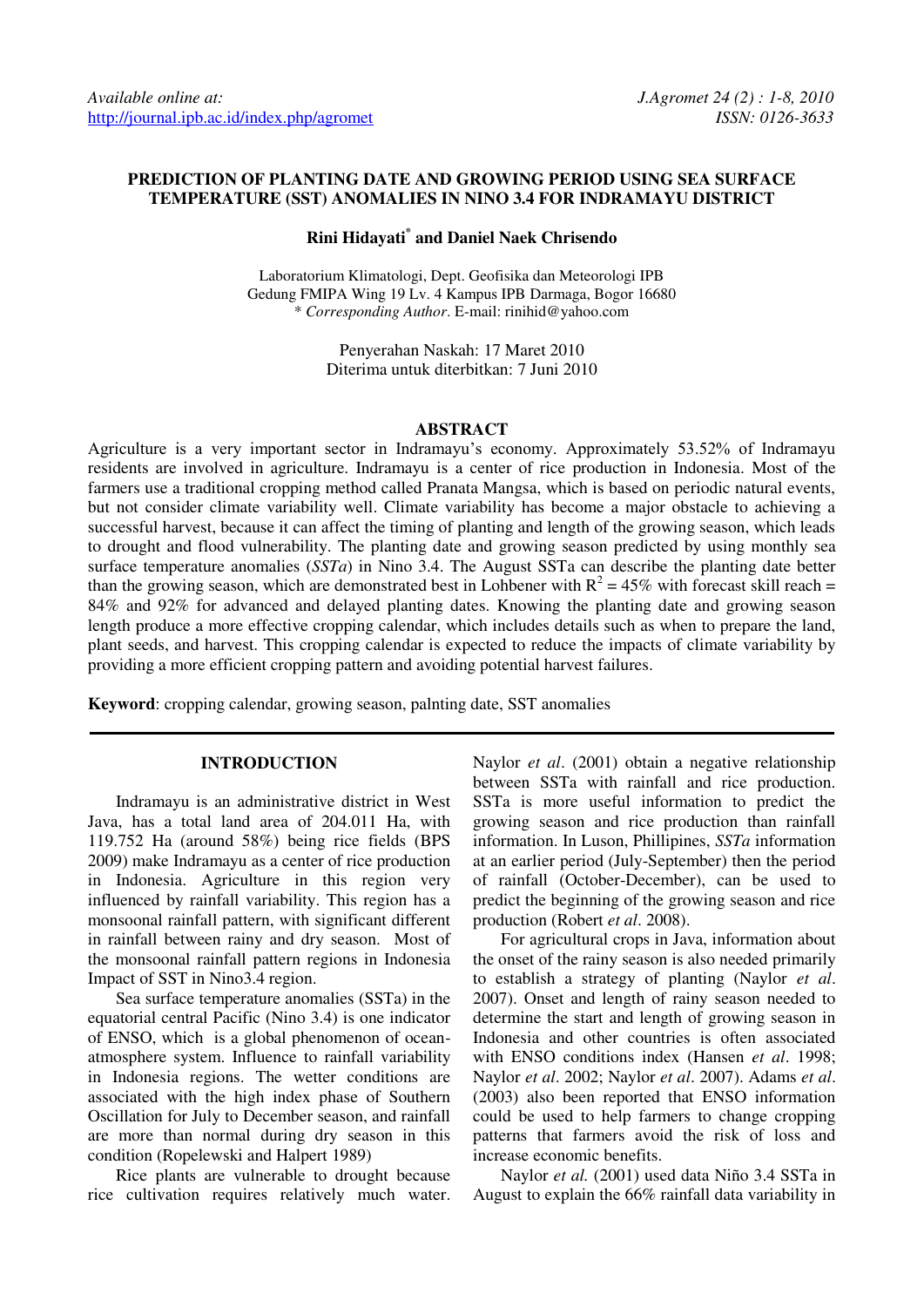September to December in Indonesia, connecting with the planting area, harvested area and production, and found that August SSTa fluctuations from year to year can explain 50% annual variability of rice and corn production in Indonesia. Moron *et al.* (2009) found that early-West Monsoon, which is associated with the onset of rainy season in Indonesia, can be predicted by using either the SSTAs in July.

The most of Indramayu farmers have a cropping habit called "Pranata Mangsa" which is based on regular natural events. Knowledge about Pranata Mangsa is propagated hereditarily. It is generally correct as long as there is no changes or irregularities such climate variability, which can lead to harvest failure. Due to this limitation, it necessary to review how the existing cropping habit fits with climate variability. In order to achieve successful agricultural production especially in the rainfed and limited irigation paddy fields , it is necessary to design a cropping calendar that accounts for climate variability.

The purpose of this research is to determine the beginning and length of growing season in Indramayu in various conditions of Sea Surface Temperature Anomaly in Nino 3.4.

## **METHODS**

## **Research Materials**

Materials used in this research were:

- 1. Decade rainfall data for sub-districts in Indramayu from 1979-2009
- 2. Decade temperature data for Pusakanegara, Subang from 1979-2009
- 3. SST anomalies data in Nino 3.4 for August from 1979-2009
- 4. Permanent wilting point and field capacity

## **Research Methods**

### *Climate Data Collection and Farmer Interviews*

Preparation for this research began with gathering the rainfall data for Indramayu from 1979- 2009, temperature data for Subang from 1979-2009, monthly sea surface temperature (SST) anomalies for August from 1979-2009.

The rainfall data was obtained from the Water Management Agency for Indramayu. There are no weather stations in Indramayu that measures the temperature, so temperature data for Subang District collected by the Indonesian Agroclimate and Hydrology Research Institute, Bogor, was used with the assumption that Subang and Indramayu have the same elevation and are close geographically which makes the temperature data for Subang valid for Indramayu. The SST anomalies in Nino 3.4 were

obtained from the National Oceanic and Atmospheric Administration (NOAA) website (http://www.cpc.noaa.gov/). Interviews with farmers were conducted in three sub districts in Indramayu; Lelea, Cikedung and Trisi, with a total of 150 farmers interviewed.

### *Determining the Observation Area*

The observation area was determined by using the rainfall clustering in Indramayu determined by Meteorology, Climatology, and Geophysics Agency, as the following: Bondan for cluster no.1, Bangkir for no.2, Cigugur or Bugel for no.3, Lohbener for no.4, Bulak for no.5, Cikedung for no.6 (Haryoko 2008). Because of the difficulty obtaining the rainfall data for Cigugur or Bugel, cluster no.3 was ignored.

### *Determining the Daily PET*

The daily potential evapotranspiration (PET) was derived by first obtaining the monthly PET. The monthly PET was obtained by using the Thornthwaite model. According to White and Host (2002):

• For temperature  $\leq 26.5$  °C

$$
PET = 1.6 \left(10 \frac{t}{l}\right)^a \tag{1}
$$

PET = monthly potential evapotranspiration  $(cm)$ 

t = mean monthly temperature  $(^{\circ}C)$ 

 $I = a heat index for a given area which is$ the sum of 12 monthly index values i, i is derived from monthly temperatures using the following formula:

$$
I = \sum_{i=1}^{12} \left(\frac{t}{5}\right)^{1.514} \tag{2}
$$

 $A =$  an empirically derived exponent which is a function of I, which can be derived from:

$$
a = 0.000000675 \, 1^3 - 0.0000771 \, 1^2
$$
  
+ 0.01792 I + 0.49239

For temperature  $\geq 26.5$  °C

$$
PET = -0.0433 t2 + 3.2244 t - 41.545
$$
 (3)

PET values were scaled on a latitudinal gradient based on mean duration of sunlight in 12-hour units, so that the PET needs to be adjusted by using the following formula:

$$
PET (adjusted) = PET x F
$$
 (4)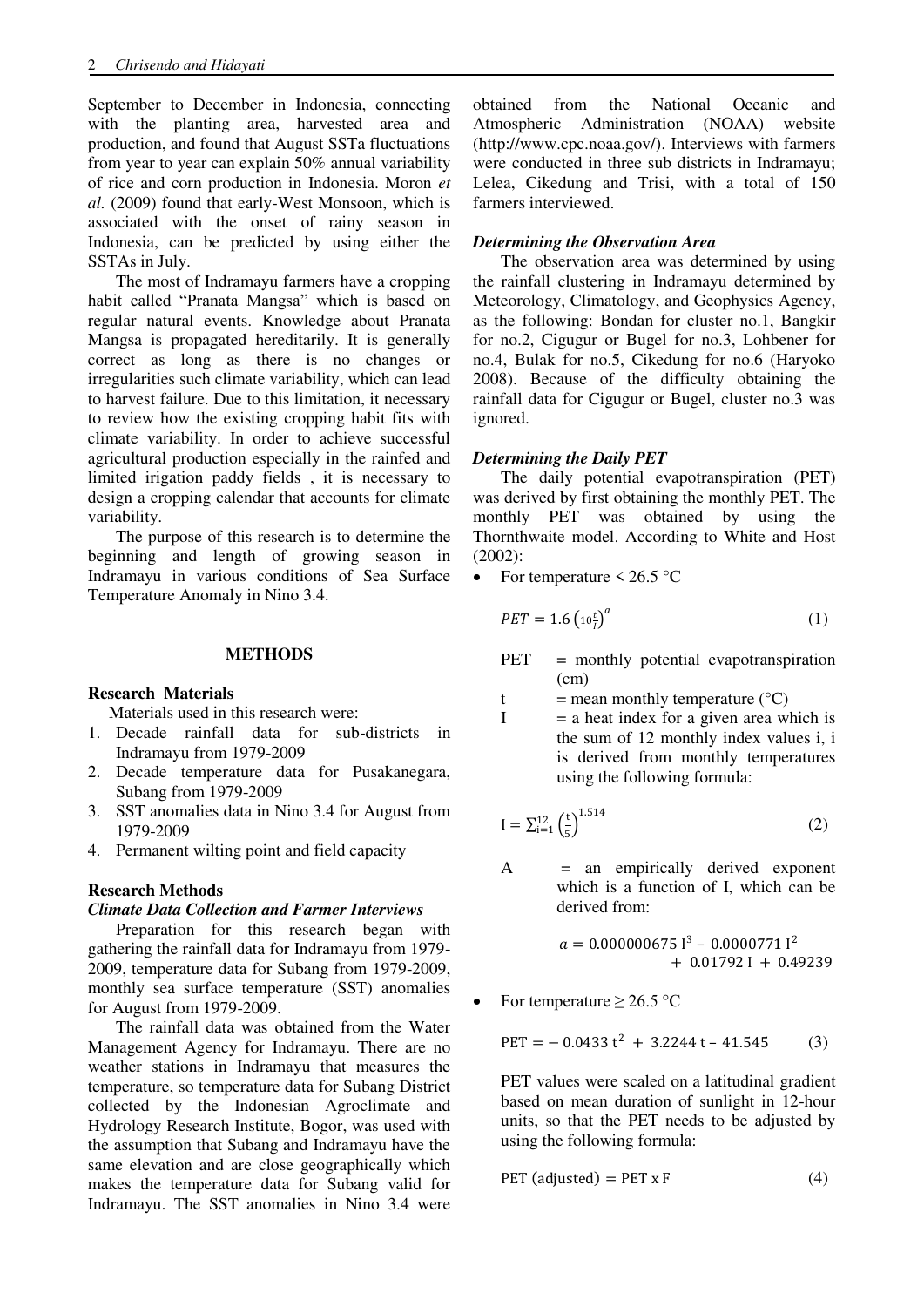F is correction factor (Table 1). After calculating the monthly PET, the daily PET can be derived by using a climate data generator. Epstein (1991) in Narapusetty *et al.* (2010) developed a procedure to obtain daily climate data from monthly data using Fourier series regressions as denoted in the following equation:

$$
P(t^*) = a_0 + \sum_{k=1}^n [a_k \sin(kt') + b_k \cos[kkt')] \quad (5)
$$

 $t^*$  = daily temperature a0, ak,  $bk = Fourier coefficient$ 

 $k =$  number of anual harmonics

 $t' = \frac{2\pi t}{12}$  $\frac{n\epsilon^*}{12}$  with  $\epsilon^*$  is temperature from the

following equation:

$$
t^* = \frac{(T - 0.5) + (m - 0.5)}{D}
$$
 (6)

 $T =$  month

 $m =$  days in month  $T$ 

 $D =$  number of days in month T.

|  | Table 1. Correction factor for latitude |  |  |
|--|-----------------------------------------|--|--|
|--|-----------------------------------------|--|--|

| <b>Month</b> |      | $(°)$ South |
|--------------|------|-------------|
|              | 6    | 7           |
| Jan          | 1,06 | 1,07        |
| Feb          | 0,95 | 0,96        |
| Mar          | 1,04 | 1,04        |
| Apr          | 1    | 1           |
| Mei          | 1,02 | 1,02        |
| Jun          | 0,99 | 0,98        |
| Jul          | 1,02 | 1,02        |
| Agust        | 1,03 | 1,03        |
| Sep          | 1    | 1           |
| Okt          | 1,05 | 1,05        |
| Nop          | 1,03 | 1,04        |
| Des          | 1,06 | 1,07        |

# *Testing the Forecast Skill*

WMO recommended using Relative Operating Characteristics (ROC) for probabilistic forecast verification (Mason and Graham 1999 in Boer 2006) which can be formed by plotting the false alarm rate (FAR) and hit rate (HR) values.

 Calculating the Hit Rate (POD, probability of detection).

$$
POD = hits/(hits + misses)
$$
 (7)

- hits  $=$  the forecast said the event would happen and it does happen
- miss = forecast said the event would not happen and it does happen

Interval values ranged from zero to one, as the perfect score.

 Calculating the FAR (POFD, probability of false detection).

POFD = fals alarms/(correct negatives + fals alarms)

false alarm  $=$  forecasts said the event would happen and it does not happen correct negative = forecasts said the event

would not happen, and it really does not happen Interval values ranged from zero to one,

with zero as the perfect score.

- Plotting the FAR vs HR table into ROC curve
- If the line coincide with the non skill line, it means that there is no skill
- If the line is above the non skill line, it means positive skill (reliable)
- If the line is below the non skill line, it means negative skill (non-reliable)
- Reliability score is the area below the curve line.

Number of squares below the curve line is divided with the total squares, known as the score skill.

# *Determining the Planting Date and Growing Season*

To determine the cropping time, the soil water balance must first be calculated using the following equation: Rainfall = PET + Surplus/Deficit

Using the equation above, the soil moisture content and water holding capacity can also be derived. The soil moisture content, water holding capacity, permanent wilting point, and field capacity can be used to determine the planting date and the growing season. The permanent wilting point and the field capacity are 210 mm and 350 mm respectively (Pawitan *et al.* 1997)

## *Determining the Planting Date and Growing Season Equation Based on SST Anomalies*

Calculating the proper time to plant and growth potential takes into consideration the SST anomalies. The equation to predict planting date was derived using the correlation between SST anomalies in certain months with planting date and growing season. The strength of correlation in the model can be seen from its R squared, while the accuracy can be seen from its forecast skill.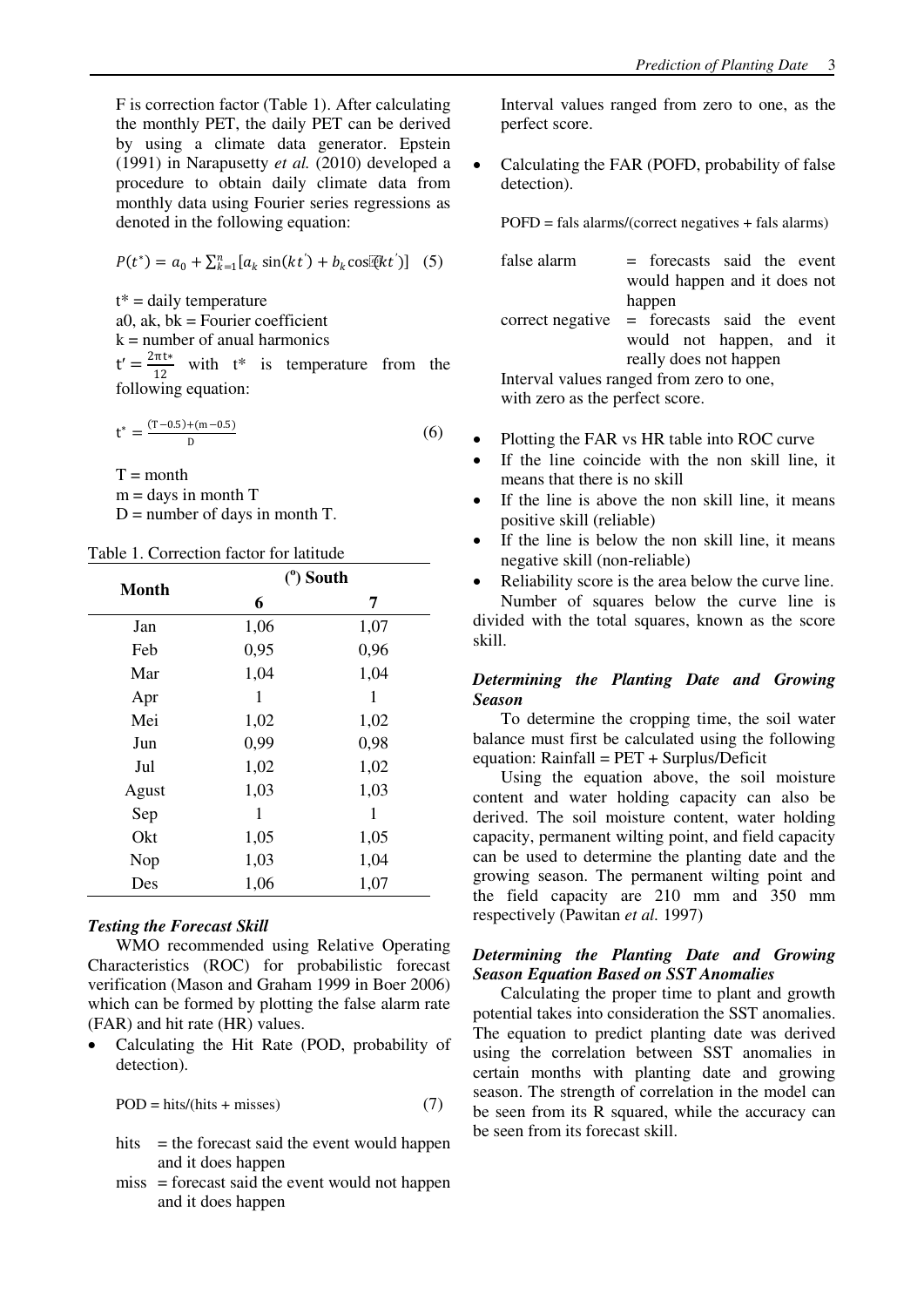## **RESULT AND DISCUSSION**

### **Social Data for Indramayu**

Based on the interviews, 82.67% of the farmers plant rice during the first two growing season and they leave their land to fallow during the third season. This trend can be attributed to superior water availability from rainfall during the first and second seasons. As a result of this diminishing water availability, 5.3% of the respondents plant rice only during the first growing season and leave their fields to fallow for the remainder of the seasons. However, approximately 6% of the respondents take the risk to plant a secondary crop during the third season. According to the Indramayu farmers sampled, the tillage and seed preparation usually occurred during the three decades prior to the planting date.

Around 52% of the respondents use Ciherang rice variety, while 18.7% use a local variety called Kerbau which has not been published yet, and the remaining 30% use other varieties. The majority of Indramayu rice farmers use Ciherang because it is recommended by the agricultural extension office and due to the typically good quality production of this particular rice variety. Ciherang is resistant to disease, heavy rain, and excessive sun, it is quick to harvest, and it fetches a good price at the market. Farmers use Kerbau because it produces more rice. However, an extreme climate year which leads to flood or long drought, can result in complete harvest failure.

### **Average Condition of Surplus and Deficit**

The distribution of surplus and deficit values demonstrates the water availability. The average condition of decadal water surplus and deficit for Indramayu during the year is shown in Figure 1.



Figure 1 Average decadal surplus and deficit value for 5 clusters in Indramayu.

The average condition of surplus and deficit in Indramayu for last ten years shows that the period of surplus begins on approximately decade 33 and ends

on decade 14. This finding can be explained by Indramayu's rainfall which is characterized by the monsoon, with the peak of rainy season occurring at the beginning of the year and the peak of the dry season (low rainfall) occurring midyear. The average decadal surplus value can reach up to 40 mm, and the deficit can reach as low as -36 mm (Figure 1).

The distribution of onset, lenght, and intensity of surplus session varied in every location. Bondan sub-distict has the most delayed and the longest surplus session, reaching up to 17 decades, while Bulak and Lohbener have the shortest ones at 14 decades. Lohbener reached the highest surplus value about 96 mm and Bangkir reaches the highest deficit value at about -31 mm.

#### **Average Water Balance**

The average water balance of five clusters in Indramayu during the year can be shown by Figure 2.



Figure 2 Average decadal water balance for 5 rainfall clusters in Indramayu.

Generally, the availability of water for planting starts on decade 35, and the water begins to run out after decade 14, or 16 . In decade 35, when the soil moisture content level exceeds the water holding capacity level, it can be considered the planting date. On decade 15, the soil moisture content level is lower than the water holding capacity level and continues decreasing until it is lower than the permanent wilting point. This condition is only for crop harvest (Figure 2).

More detail, Bangkir, Lohbener, and Bulak, which are located in the north and center of Indramayu have 16 decades of available water, while Bondan and Cikedung which are located on the southern part have one decade longer of available water. This is due in part to the region's topography. The southern part of Indramayu is a higher location which makes the rainfall higher because of the orographic process, creating more water surplus, and extending the time of water availability.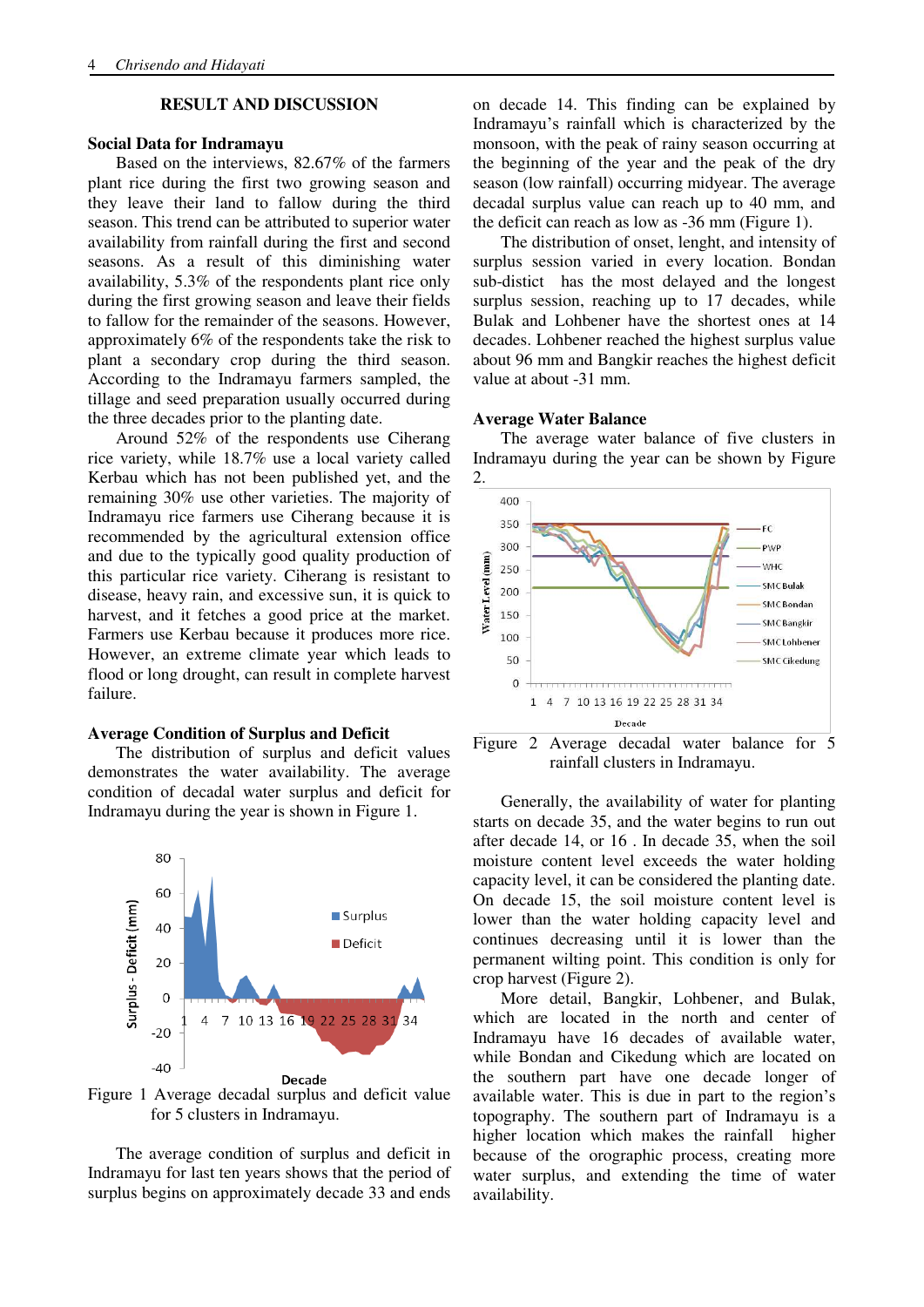The planting date and growing season for five clusters in Indramayu over the previous ten years can be explained in more detail by Tables 2 and 3. Bondan, Bangkir, Bulak and Cikedung have planting date, approximately on decade 31 for the past thirty years, one decade ahead of Lohbener. By year, the planting date for all areas became more advanced in 1979/1980. On the contrary, the most delayed planting date happened on 1997/1998 and 2006/2007, due to the El Nino that happened those years. Overall, the planting date does not show the great variability (Table 2) across clusters.

Table 2. Planting date for five clusters in Indramayu 2000-2009

| Year    | <b>Planting Date</b> |                |          |              |          |         |
|---------|----------------------|----------------|----------|--------------|----------|---------|
|         | <b>Bondan</b>        | <b>Bangkir</b> | Lohbener | <b>Bulak</b> | Cikedung | Average |
| 79/80   | 27                   | 27             | 27       | 27           | 27       | 27      |
| 80/81   | 30                   | 30             | 31       | 31           | 30       | 30      |
| 81/82   | 31                   | 32             | 27       | 27           | 27       | 29      |
| 82/83   | 34                   | 33             | 36       | 31           | 31       | 33      |
| 83/84   | 30                   | 29             | 30       | 30           | 30       | 30      |
| 84/85   | 29                   | 28             | 30       | 24           | 24       | 27      |
| 85/86   | 29                   | 27             | 27       | 29           | 29       | 28      |
| 86/87   | 30                   | 31             | 31       | 26           | 29       | 29      |
| 87/88   | 33                   | 32             | 33       | 33           | 32       | 33      |
| 88/89   | 30                   | 29             | 29       | 29           | 29       | 29      |
| 89/90   | 32                   | 31             | 32       | 30           | 30       | 31      |
| 90/91   | 33                   | 35             | 35       | 34           | 33       | 34      |
| 91/92   | 32                   | 31             | 32       | 31           | 32       | 32      |
| 92/93   | 25                   | 31             | 29       | 28           | 25       | 28      |
| 93/94   | 29                   | 32             | 32       | 32           | 37       | 32      |
| 94/95   | 32                   | 33             | 34       | 37           | 32       | 34      |
| 95/96   | 27                   | 30             | 30       | 31           | 30       | 30      |
| 96/97   | 28                   | 25             | 30       | 30           | 29       | 28      |
| 97/98   | 35                   | 35             | 35       | 34           | 35       | 35      |
| 98/99   | 28                   | 30             | 29       | 31           | 30       | 30      |
| 99/00   | 29                   | 30             | 29       | 32           | 30       | 30      |
| 00/01   | 30                   | 31             | 30       | 32           | 32       | 31      |
| 01/02   | 32                   | 29             | 32       | 24           | 28       | 29      |
| 02/03   | 33                   | 36             | 33       | 36           | 34       | 34      |
| 03/04   | 32                   | 33             | 32       | 32           | 29       | 32      |
| 04/05   | 33                   | 33             | 33       | 33           | 33       | 33      |
| 05/06   | 33                   | 32             | 35       | 33           | 29       | 32      |
| 06/07   | 34                   | 35             | 35       | 34           | 36       | 35      |
| 07/08   | 35                   | 30             | 32       | 28           | 30       | 31      |
| 08/09   | 34                   | 35             | 35       | 30           | 31       | 33      |
| 09/10   | 32                   | 32             | 36       | 32           | 33       | 33      |
| Average | 31                   | 31             | 32       | 31           | 31       | 31      |

Bulak has the shortest growing season, 20 decades on average, while Bangkir average 22 decades. During 1990/1991, the growing season only reached approximately 16 decades, while the 1984/1985 lasted 28 decades, the longest growing season during the years (Table 3). These are due to the occurred El Nino and La Nina during those years.

Table 3. Growing season for five clusters in Indramayu 2000-2009

| Year    | <b>Growing Season</b> |                |          |              |          |         |
|---------|-----------------------|----------------|----------|--------------|----------|---------|
|         | <b>Bondan</b>         | <b>Bangkir</b> | Lohbener | <b>Bulak</b> | Cikedung | Average |
| 79/80   | 23                    | 24             | 20       | 24           | 22       | 23      |
| 80/81   | 22                    | 21             | 17       | 20           | 27       | 21      |
| 81/82   | 20                    | 16             | 22       | 22           | 21       | 20      |
| 82/83   | 20                    | 21             | 18       | 23           | 22       | 21      |
| 83/84   | 20                    | 29             | 36       | 22           | 24       | 26      |
| 84/85   | 21                    | 31             | 29       | 25           | 35       | 28      |
| 85/86   | 25                    | 28             | 28       | 26           | 20       | 25      |
| 86/87   | 23                    | 23             | 23       | 22           | 22       | 23      |
| 87/88   | 22                    | 23             | 22       | 22           | 16       | 21      |
| 88/89   | 26                    | 32             | 26       | 28           | 29       | 28      |
| 89/90   | 17                    | 18             | 20       | 23           | 22       | 20      |
| 90/91   | 18                    | 17             | 16       | 13           | 18       | 16      |
| 91/92   | 21                    | 36             | 25       | 22           | 23       | 25      |
| 92/93   | 30                    | 23             | 25       | 18           | 24       | 24      |
| 93/94   | 21                    | 18             | 18       | 18           | 13       | 18      |
| 94/95   | 18                    | 25             | 23       | 9            | 25       | 20      |
| 95/96   | 22                    | 19             | 20       | 18           | 19       | 20      |
| 96/97   | 21                    | 25             | 20       | 17           | 20       | 21      |
| 97/98   | 20                    | 24             | 20       | 20           | 24       | 22      |
| 98/99   | 29                    | 26             | 27       | 25           | 20       | 25      |
| 99/00   | 26                    | 26             | 27       | 10           | 12       | 20      |
| 00/01   | 24                    | 24             | 18       | 17           | 22       | 21      |
| 01/02   | 19                    | 19             | 19       | 26           | 21       | 21      |
| 02/03   | 19                    | 17             | 19       | 16           | 17       | 18      |
| 03/04   | 16                    | 17             | 14       | 20           | 18       | 17      |
| 04/05   | 25                    | 12             | 20       | 10           | 17       | 17      |
| 05/06   | 20                    | 14             | 13       | 18           | 22       | 17      |
| 06/07   | 23                    | 21             | 21       | 22           | 21       | 22      |
| 07/08   | 12                    | 13             | 18       | 21           | 20       | 17      |
| 08/09   | 20                    | 18             | 6        | 24           | 23       | 18      |
| Average | 21                    | 22             | 21       | 20           | 21       | 21      |

## **Correlation between Planting Date and SST Anomaly**

Based on research results Naylor *et al*. (2002) and the correlation between the SSTA and the onset of the rainy season on the preliminary study, SSTA used in this study is the SSTA in August the previous year. The correlation between planting date and SST anomaly for five clusters in Indramayu can be explained more detail by the figures 3 and 4.

The most significant correlation is in Lohbener, where it has  $R-Sq = 45%$  (Figure 3) and forecast skill = 64.52%. The higher SST anomaly correlated to the greater of the delay in the planting dates. This happens because when in the Nino 3.4 region has low pressure anomaly caused by the high SST, Indonesia to have eastward wind anomalies. This results in anomalous high pressure over Indonesia, including Indramayu areas, which often causes dryer weather and delays in the rainy season.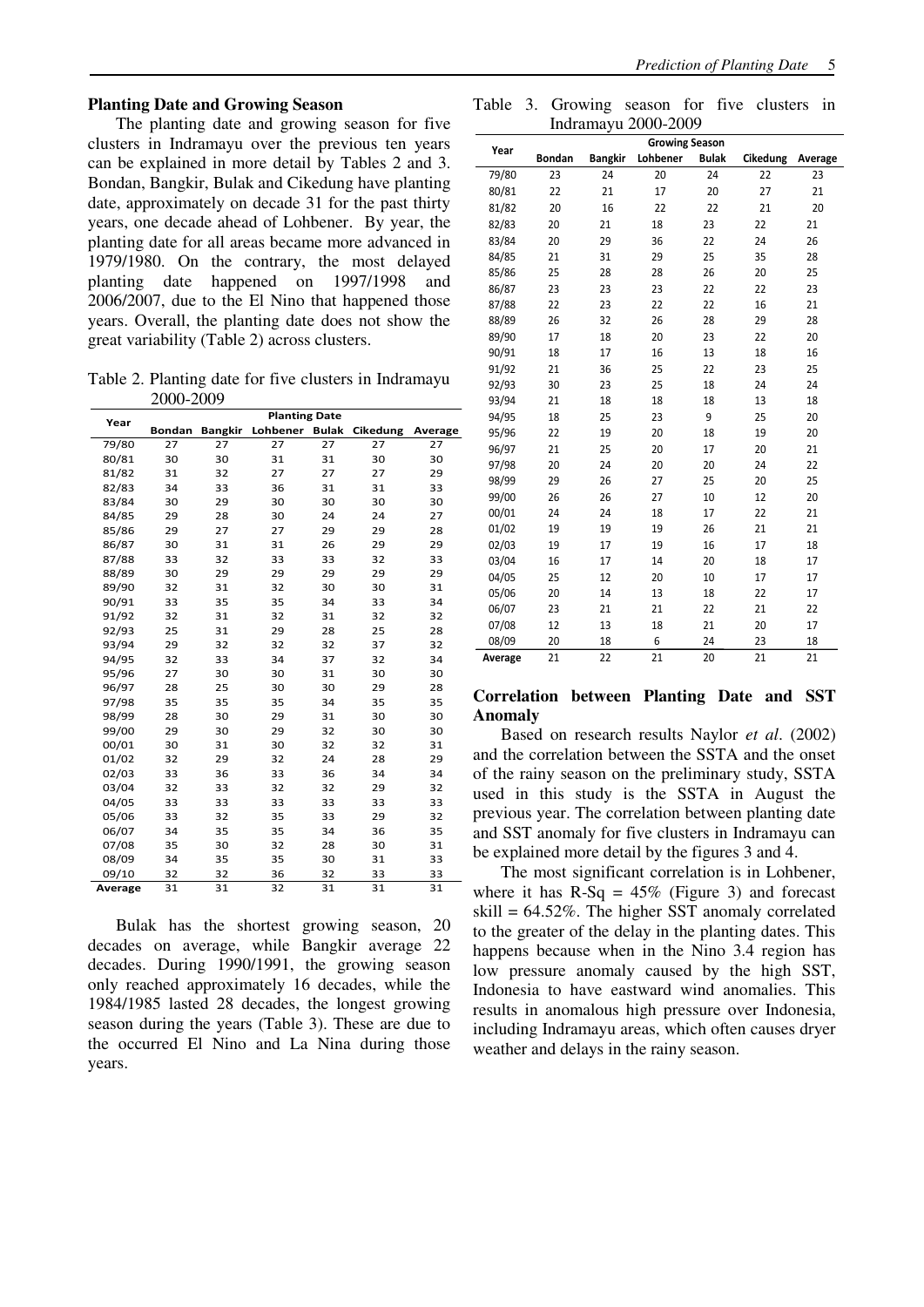

Figure 3 Scatterplot of planting date vs SST anomalies for August in Bondan (a), Bangkir (b) and Lohbener (c).



Figure 4 Scatterplot of planting date vs SST anomalies for August in Bulak (a), Cikedung (b) and Bondan (c).



Figure 5 Scatterplot of growing season vs SST anomalies for August in Bangkir (a), Lohbener (b) and Bulak (c).

## **Correlation between Growing Season and SST Anomaly**

The station with the greatest amount of variability explained is Lohbener, where R-Sq is only 7%. SST Anomalies cannot explain the growing season with high accuracy. In teorities, the higher SST anomaly value at Nino 3,4 will make Indonesia may become a center of high pressure and cause to diverge at the surface over Indonesia which makes it dryer and shortens the growing season. The best equation to predict the planting date and growing season are obtained from the regressions based on the correlation with the SST anomalies (Table 3). The correlation between planting date and SST anomaly for five clusters in Indramayu can be explained more detail by the Figure 5.

### **Forecast Skill**

The forecast skill for the models show the model skill to forecast the advanced planting date. The areas below ROC line for advanced planting date in Bondan, Bangkir, Lohbener, Bulak, and Cikedung are 0.84, 0.76, 0.84, 0.68, and 0.60 respectively. All the areas below the line are more than 0.50. It indicates that the model skill to forecast advanced planting date is positive, means that the model is reliable enough to be used. Although there is part of line below the non skill line, means non reliable skill, the areas below the ROC curve is still more than 0.50. Bondan and Lohbener show the best forecast skill among others.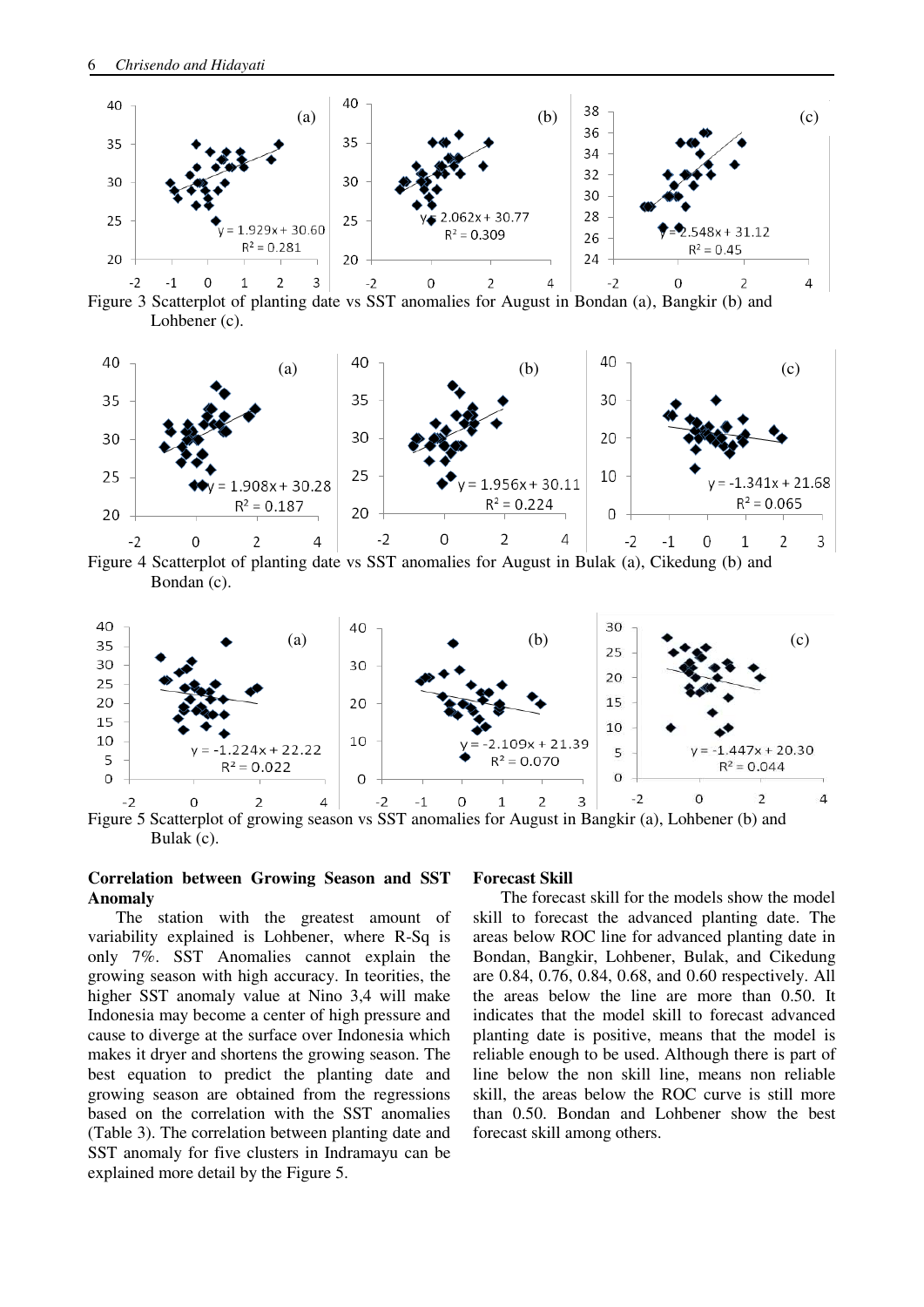

# **Cropping Calendar**

Land preparations can be conducted three decades before the planting date. The farmer can seed and cultivate the land in this period. One decade after the growing season can still be considered as the harvest time, because commonly the plant does not need water close to the harvest (Figures 6 - 8).

Several weakness occur during the process which may result in some errors. For example, the assumption of identical temperatures for all areas, the temperature variability that does not perfectly reflect reality and neglecting other factors besides SST anomalies can lead to errors.

#### **CONCLUSION**

The planting date can be formed based on August SST anomalies. Lohbener has the best correlation between SST anomalies for August with planting date with  $R-Sq = 45%$  and forecast skill more than  $75\%$  and growing season with R-Sq = 7%. The August SST anomalies can explain the planting date, but can't explain the growing season acurately. By inputting the August SST anomaly data to the obtained equation, it can be organized the cropping calendar which consists the period of time devoted to land, seed preparation, and planting, crop growing, as well as the final harvest.

### **REFERENCES**

- Adams RM, Houston LL, McCarl BA, Tiscareño LM, Matus GJ, Weiher RF. 2003. The benefits to Mexican agriculture of an El Niño-southern oscillation (ENSO) early warning system. Agricultural and Forest Meteorology 115 (2003) 183–194.
- Boer R. 2006. Metode untuk Mengevaluasi Keandalan Model Prakiraan Musim. Paper presented in Downscaling Model Training, Meteorological,Climatological, and Geophysics Agency, Jakarta, September 16-18, 2006.
- [BPS] Badan Pusat Statistik. 2009. Indramayu dalam Angka Tahun 2008. Indramayu.
- Hansen J. W., Hodges A. W., and Jones J. W. 1998. ENSO Influences on Agriculture in the Southeastern United States. J. Climate, AMS (11): 404-411.
- Haryoko U. 2008. Pewilayahan Hujan untuk Menentukan Pola Hujan (Contoh Kasus Kabupaten Indramayu). Jakarta: BMKG.
- Moron V., Robertson A. W. and Boer, R. 2009. Spatial Coherence and Seasonal Predictability of Monsoon Onset over Indonesia. J. Climate, 22, 840-850.
- Naylor RL., Falcon WP., Rochberg D., and Wada N. 2001. Using El Nino/Southern Oscillation Climate data to Predict Rice Production in Indonesia. Climate Change, 50:255-265.
- Naylor RL., D.S. Battisti, D.J. Vimont W.P. Falcon, dan M.B. Burke. 2007. Assessing the risks of climate variability and climate change for Indonesian rice agriculture. Proc. Nat. Acad. Sci. 104 : 7752-7757.